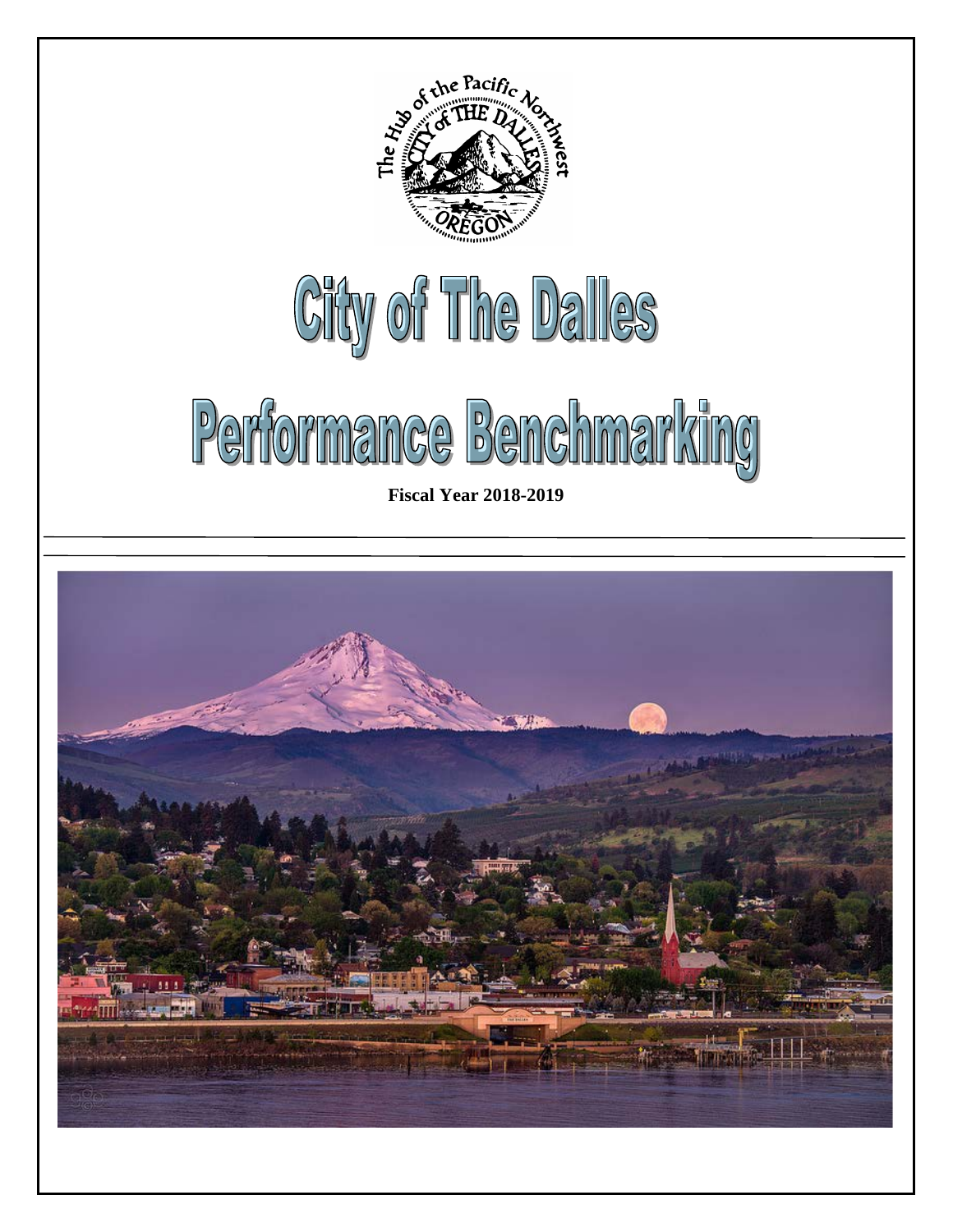The people of The Dalles are justifiably proud of their community. It has a long and valued history and continues to play a key role of North Central Oregon's social, cultural, economic, and government activities. We are passionate about our home and desire to see our community strengthen and prosper.

Nearly three decades ago, starting in 1992 the community began planning for change, and to harness such change to improve The Dalles, by creating a Vision Action Plan. This vision was updated in 2002, again in 2011, and plans are being laid to update the vision in 2018. Throughout this period, national, regional, and local dynamics have brought substantial change to our community. Our Vision can help us manage these forces and define the community that we want to become.

The City of The Dalles has a mission, has a duty, to take action in relevant areas to help our community achieve our vision. For our Vision and Mission to have an everyday meaning to us, it must be accompanied by deliberate planning efforts where we can see how our efforts will move our organization and our community forward.

This document details a framework to organize our efforts, track, and then celebrate them together.

This document is intended as a work in progress. Our mission, vision, values, and goals will evolve as our community changes although they should remain fairly constant. The objectives and strategies identified by our Departments and Divisions will require periodic review, refinement, creation, and deletion.

Detailed documents such as the Comprehensive Plan, Capital Improvement Plan, Transportation System Plan, Water Master Plan, Sewer Master Plan, Urban Renewal Agency Master Plan, Airport Master Plan, and related planning documents are integral to the support of our mission.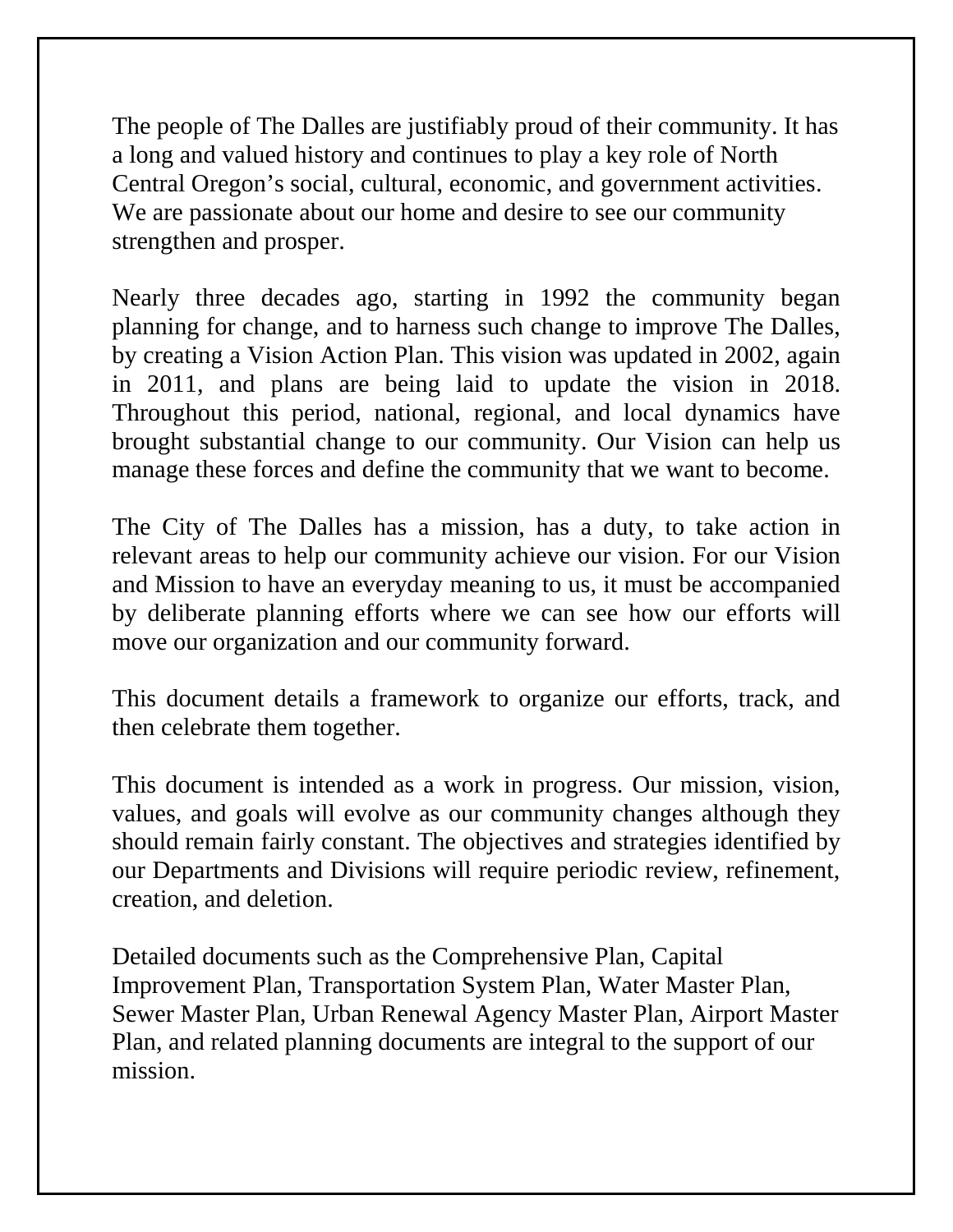

A community that has involved citizens of all ages, strong local collaboration, green spaces, a revitalized downtown, efficient government, is a commercial hub, honors our cultural diversity, has a proactive education system, has compatible neighborhoods, a far ranging transportation system, and a comprehensive medical system. (Compiled summary of VAP)



"By working together, we will provide services that enhance the vitality of The Dalles"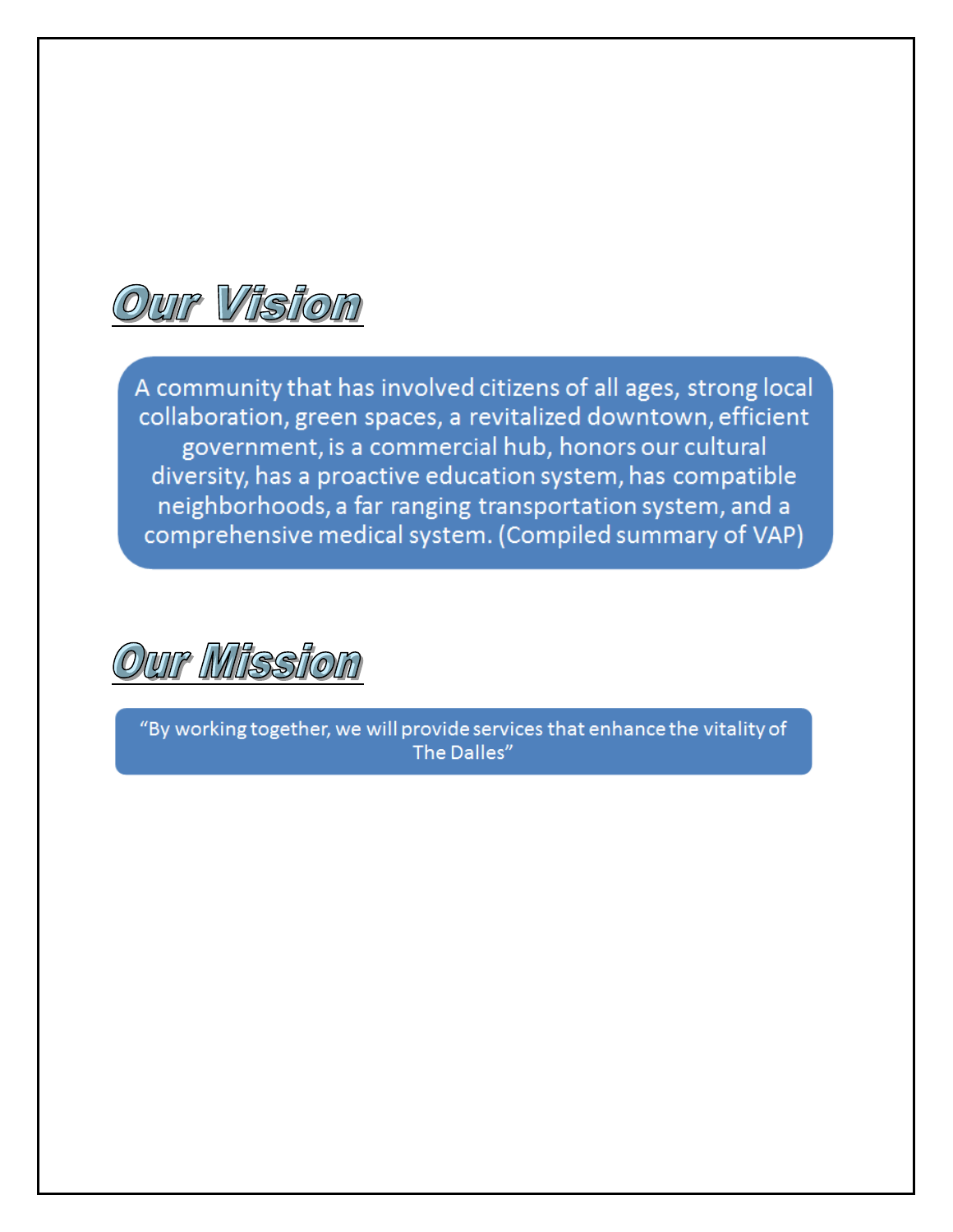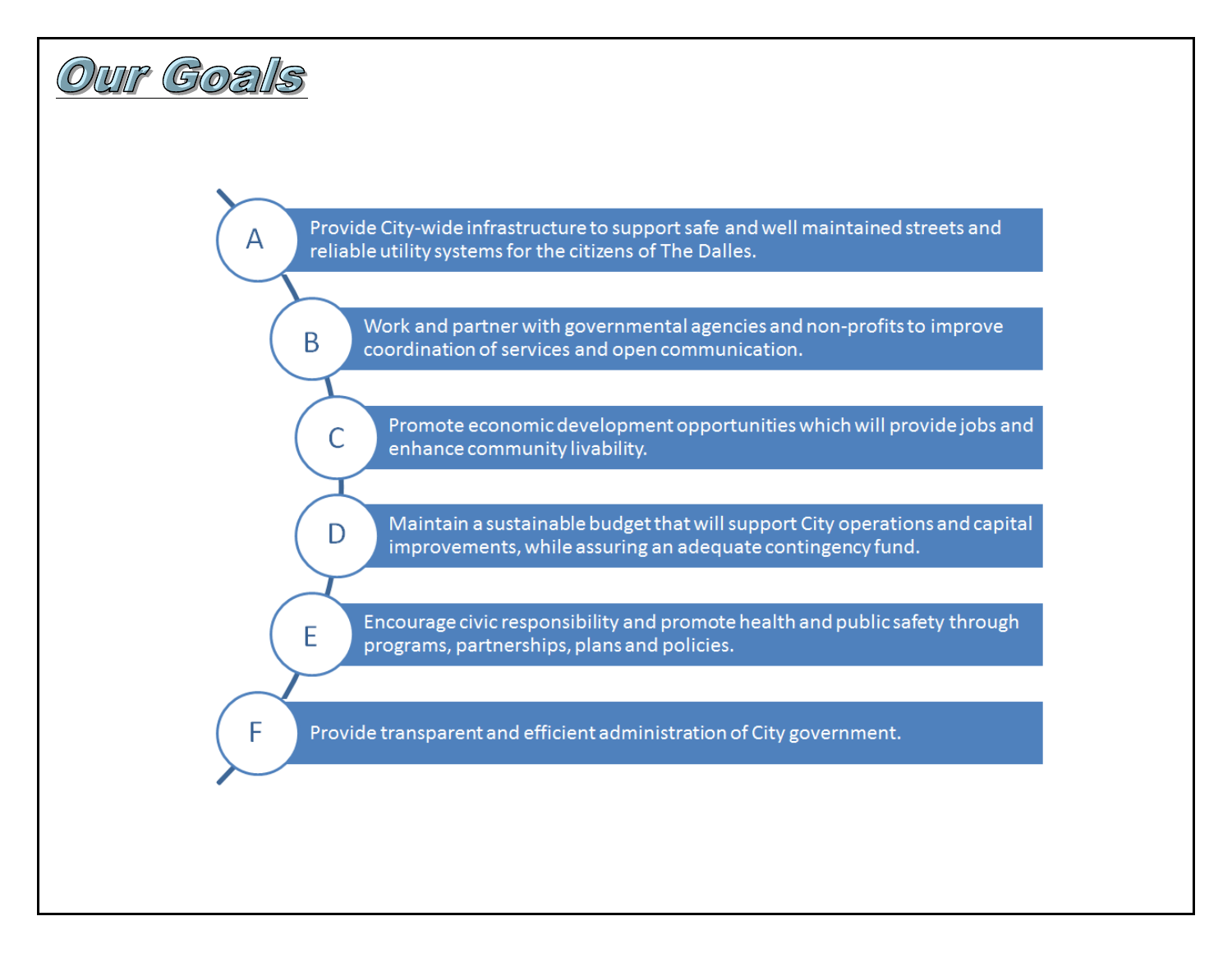

Our Values are our everyday framework that guides *all* of our decision making processes, our relationships with the community, and our workplace cultural environment.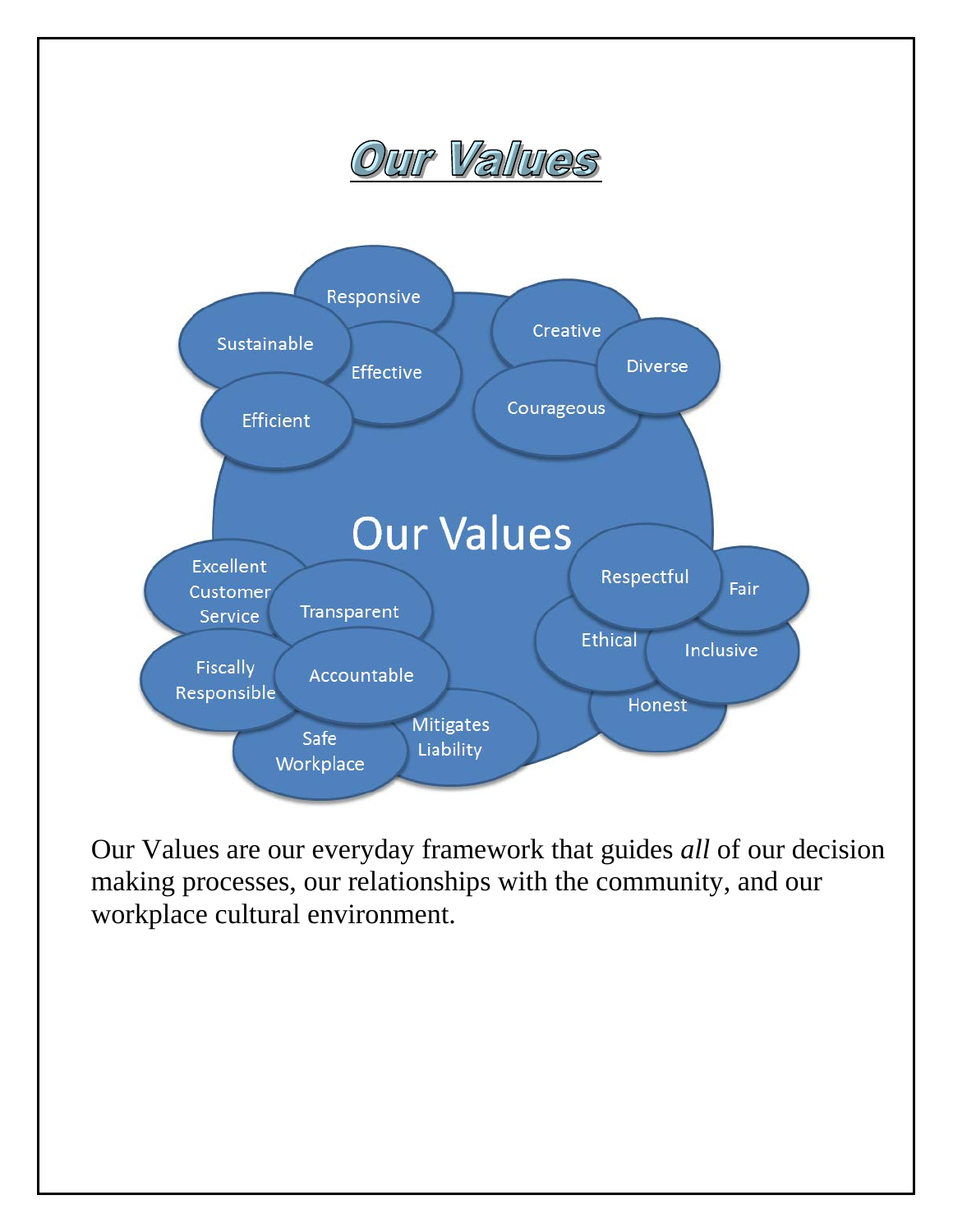

## **Vision, Mission, Values: Every 10 years (Community)**

## **Goals: Every 5 years (City Council)**

## **Objectives and Strategies: Annually (Departments craft; Reviewed by City Council)**

**The below image details aspects to think about when developing our goals, objectives, and strategies:**

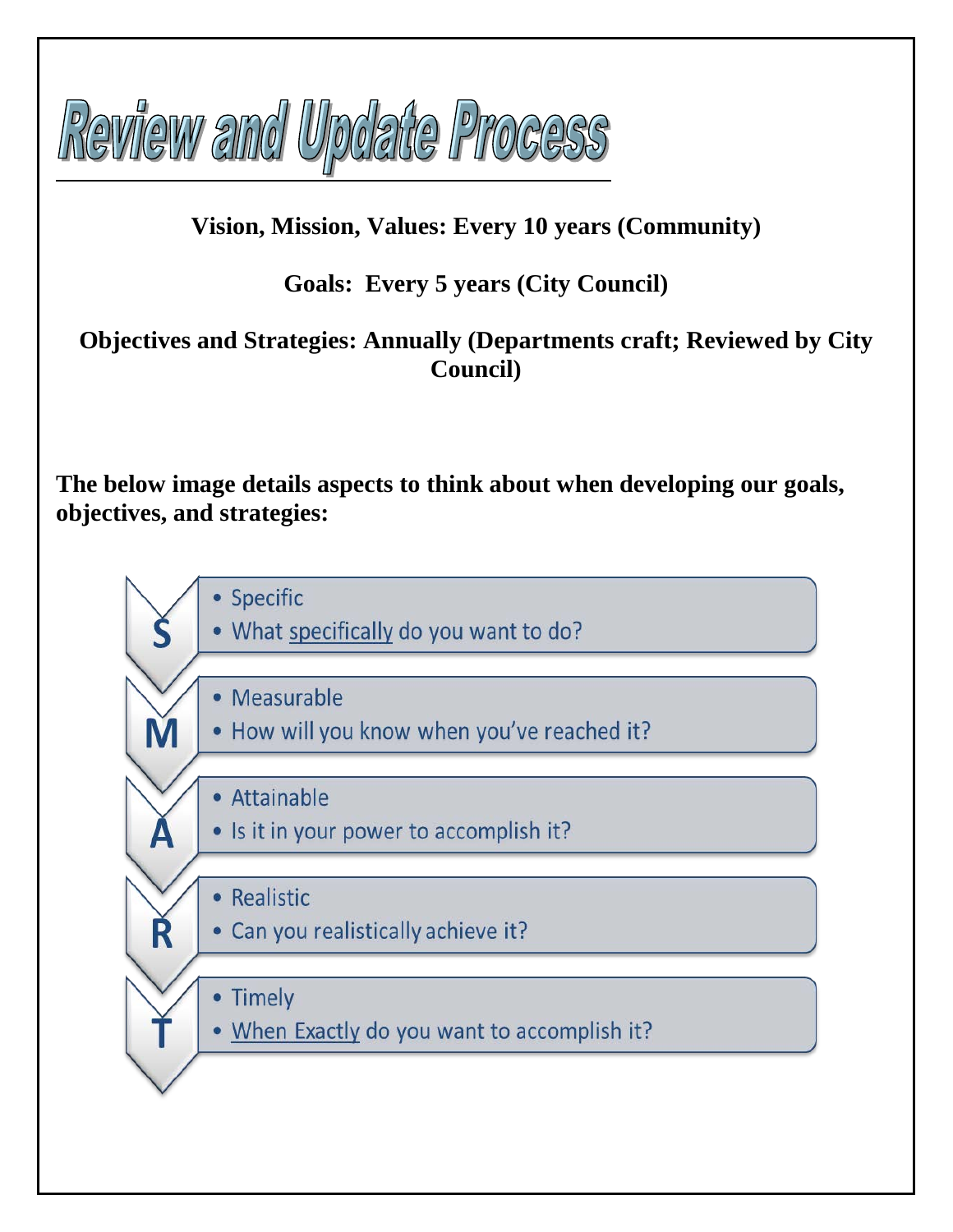

**Vision:** What do the citizens want the community to become?

**Mission:** What is the City's role in achieving that vision?

**Values:** What guides our efforts in every situation?

**Goals:** How will the City achieve the mission?

**Objectives:** How will Departments achieve the goals?

| <b>Operations and Maintenance:</b><br><b>Ongoing Efforts</b>                                                    | <b>Capital: Time Definitive</b>                                                |
|-----------------------------------------------------------------------------------------------------------------|--------------------------------------------------------------------------------|
| <b>Strategies:</b> What actions will be taken<br>to achieve the Department objectives?                          | <b>Strategies:</b> How do we effectively<br>complete time definitive projects? |
| <b>Benchmarks:</b> What will we measure<br>to determine if the strategy is<br>achieving the objective and goal? | <b>Benchmarks:</b> What will be measured<br>to evaluate capital projects?      |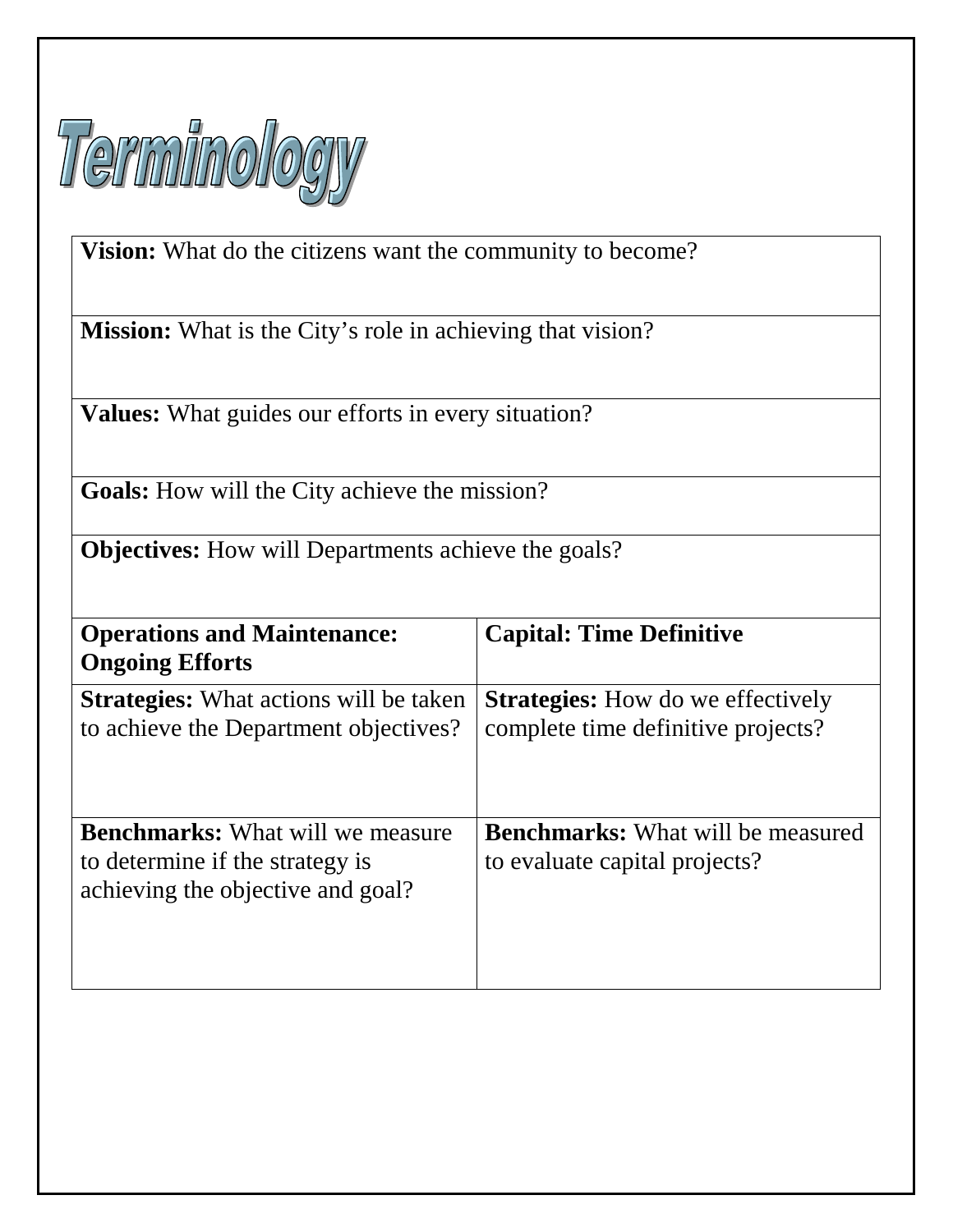| <b>Goals</b>                                                                                                     | <b>Objectives</b>                                                                                                                                                          | <b>Strategies</b>                                                                                                                                                                                                                                           | <b>Performance Benchmarks</b>                                                                                               |
|------------------------------------------------------------------------------------------------------------------|----------------------------------------------------------------------------------------------------------------------------------------------------------------------------|-------------------------------------------------------------------------------------------------------------------------------------------------------------------------------------------------------------------------------------------------------------|-----------------------------------------------------------------------------------------------------------------------------|
| A. Provide City-wide<br>infrastructure to<br>support safe and well<br>maintained streets<br>and reliable utility | IT<br>• Use electronic data gathering<br>of City activities for<br>productivity and efficiency<br>analysis                                                                 | o Extend mobile electronic<br>record keeping and work<br>order systems used by<br>departments/divisions                                                                                                                                                     | <b>Measure average response</b><br>time of service requests<br>before and after utilization<br>of electronic record keeping |
| systems for the<br>citizens of The<br>Dalles.                                                                    | <b>Street Division</b><br>• Take pro-active efforts to<br>preserve roadways                                                                                                | o Develop a DCI Pavement<br><b>Condition Index with matrix</b><br>that helps decide what roads<br>get work and what type of<br>work they receive<br>o Develop 5-10 year Pavement<br>management program                                                      | Percentage of pavement<br>management program<br>completed each year                                                         |
|                                                                                                                  | <b>Waste Water Division</b><br>• Monitor Federal and State<br>regulation changes and make<br>necessary<br>adjustments/improvements<br>for waste water system<br>compliance | o Continue to implement EPA<br>guidance for capacity,<br>management, operations, and<br>maintenance program by<br>using EPA Publication 305-B-<br>05-002 to evaluate Capacity,<br><b>Management, Operation and</b><br><b>Maintenance (CMOM)</b><br>programs | <b>Complete CMOM</b><br>evaluation yearly                                                                                   |
|                                                                                                                  | • Use Capacity, Management,<br><b>Operation and Maintenance</b><br>(CMOM) for continuous<br>improvement and preventive<br>actions in wastewater utility<br>operations      | o Develop/update existing<br><b>Standard Operating</b><br><b>Procedures for wastewater</b><br>utility operations<br>o Update Sanitary Sewer<br><b>Overflow Prevention</b><br>Program                                                                        |                                                                                                                             |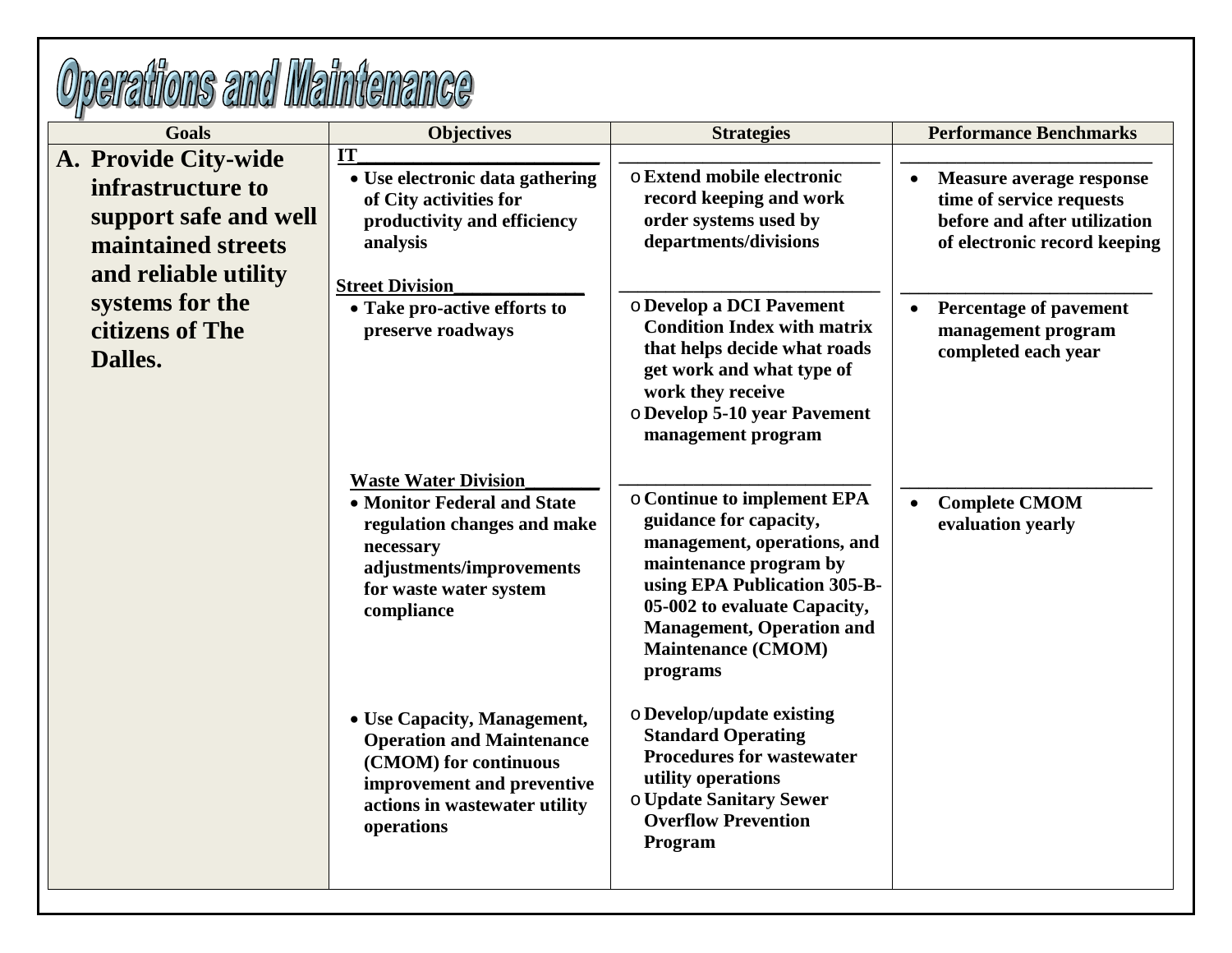| Goals                                                                                                            | Objectives                                                                                                                                                                        | <b>Strategies</b>                                                                                                                                    | <b>Performance Benchmarks</b>                                                                                                                                                                         |
|------------------------------------------------------------------------------------------------------------------|-----------------------------------------------------------------------------------------------------------------------------------------------------------------------------------|------------------------------------------------------------------------------------------------------------------------------------------------------|-------------------------------------------------------------------------------------------------------------------------------------------------------------------------------------------------------|
| A. Provide City-wide<br>infrastructure to<br>support safe and well<br>maintained streets<br>and reliable utility | • Conduct activities to support<br>the renewal of the City's<br><b>Wastewater Treatment Plant</b><br><b>NPDES</b> discharge permit<br>through Oregon DEQ<br><b>Water Division</b> | o Conduct a pH monitoring<br>program in the Columbia<br><b>River</b><br>o Prepare a Mercury<br><b>Minimization Plan</b>                              | <b>Acceptable pH</b> monitoring<br>report<br><b>Acceptable Mercury</b><br><b>Minimization Plan</b>                                                                                                    |
| systems for the<br>citizens of The<br>Dalles.                                                                    | • Maintain yearly schedule of<br>water meter replacement<br>(4,810 meters total) and PRV<br>maintenance                                                                           | o Opportunity driven, route-<br>by-route<br><b>O Reserve time in early spring</b><br>to facilitate<br>o Explore pre-fabs for<br>increased efficiency | Replace 8% of water meters<br>each year<br>Rebuild 12 valves each year<br>$\bullet$                                                                                                                   |
|                                                                                                                  | <b>WICKS</b><br>• Provide safe water by<br>meeting all State and Federal<br>safety regulations                                                                                    | o Review and update operating<br>protocols<br>o Provide training<br>opportunities on new<br>technology and operating<br>protocols                    | Zero safety incidents and all<br>inspections passed<br><b>Achieve/maintain SHARP</b><br>designation<br>Staff has met the required 2<br>continuing Education<br><b>Credits needed every 2</b><br>years |
|                                                                                                                  | • Conduct monthly Crow<br><b>Creek Dam and Dog River</b><br><b>Inspections</b><br><b>Administration</b>                                                                           | <b>o</b> Identify possible efficiencies<br>and additional resources that<br>could be obtained to allow<br>staff to conduct inspections               | 11 yearly inspections<br>completed on the Crow<br><b>Creek Dam and Dog River</b><br><b>Pipeline</b>                                                                                                   |
|                                                                                                                  | • Maintain infrastructure of<br>City owned buildings and<br>properties                                                                                                            | o Maintain yearly schedule of<br>needed maintenance<br>o Maintain standardized list of<br>contractors who are licensed<br>and bonded to perform work | <b>Yearly updated list of</b><br>contractors                                                                                                                                                          |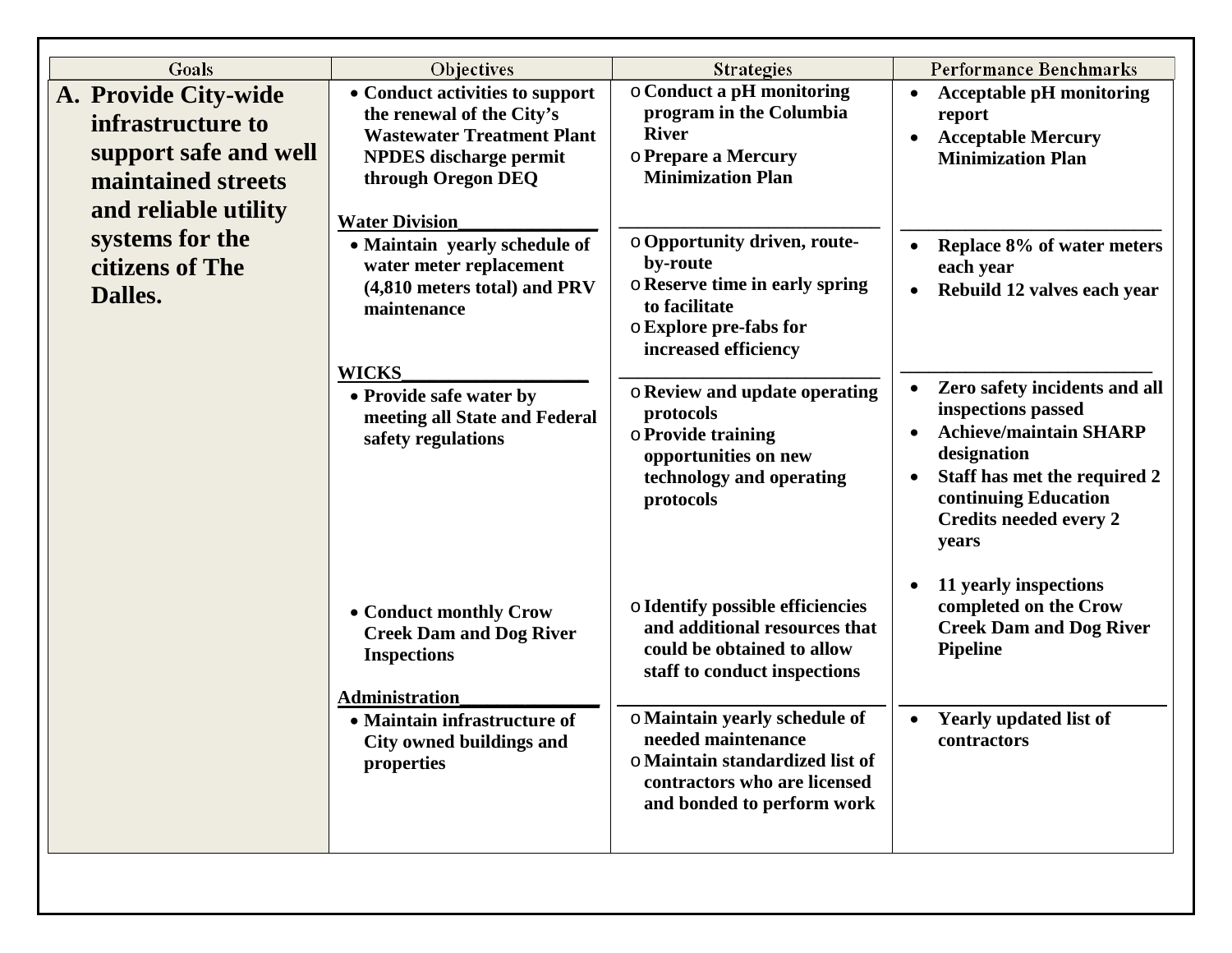| Goals                                                                           | Objectives                                                                                                                                                                       | <b>Strategies</b>                                                                                                                                                                                                                                                                                    | <b>Performance Benchmarks</b>                                                                                                                                                                                                                            |
|---------------------------------------------------------------------------------|----------------------------------------------------------------------------------------------------------------------------------------------------------------------------------|------------------------------------------------------------------------------------------------------------------------------------------------------------------------------------------------------------------------------------------------------------------------------------------------------|----------------------------------------------------------------------------------------------------------------------------------------------------------------------------------------------------------------------------------------------------------|
| <b>B.</b> Work and partner                                                      | <b>Administration</b>                                                                                                                                                            |                                                                                                                                                                                                                                                                                                      |                                                                                                                                                                                                                                                          |
| with governmental<br>agencies and non-<br>profits to improve<br>coordination of | • Maintain monthly meetings<br>between City<br><b>Manager/Department heads</b><br>and community partners                                                                         | o Setup a regular schedule of<br>monthly meetings<br>o Attend Community Outreach<br>Team (COT) meetings<br>o Review partner list each year                                                                                                                                                           | <b>Number of meetings</b><br>$\bullet$<br>attended                                                                                                                                                                                                       |
| services and open<br>communication.                                             | • Communicate with<br>community on topics and<br>pressing issues                                                                                                                 | <b>O Speak to Civic Groups</b><br>o Radio appearances                                                                                                                                                                                                                                                | <b>Monthly radio appearances</b><br><b>Monthly Mayors Message</b><br>1 Civic group a quarter                                                                                                                                                             |
|                                                                                 | • Expand relationship with<br>local Tribes                                                                                                                                       | <b>o</b> Request permission to have<br><b>City Mayor and Manager</b><br>attend Tribal meetings<br><b>O Support Native American</b><br>cultural events<br>o Continue to acknowledge<br>Tribal rights established at<br>the commercial dock                                                            | <b>Attendance of at least 1</b><br><b>Tribal Council meeting each</b><br>year<br><b>Attendance at Tribal</b><br>cultural events<br><b>Partnerships to logistically</b><br>or financially support<br><b>Tribal events</b>                                 |
|                                                                                 | • Communicate timelines and<br>schedules of<br>developments/projects to<br>applicable partners<br>• Timely provision of City<br>meeting information to<br>partners and community | <b>o Project Manager assigned to</b><br>each project will identify and<br>reach out to potential<br>partners in advance of<br>implementation<br>o Timely provide agenda<br>packets to partner list<br>$\circ$ Yearly update the partner<br>list based on COT members<br>and active city partnerships | <b>Opportunities identified for</b><br>efficiencies<br><b>Partnerships and</b><br>$\bullet$<br>efficiencies reported<br>through newsletter<br><b>Number of email receipts</b><br>and email "open rates"<br><b>Number of people attending</b><br>meetings |
|                                                                                 |                                                                                                                                                                                  | o Increase number of people<br>who receive newsletter by<br>adding newsletter signup<br>option                                                                                                                                                                                                       |                                                                                                                                                                                                                                                          |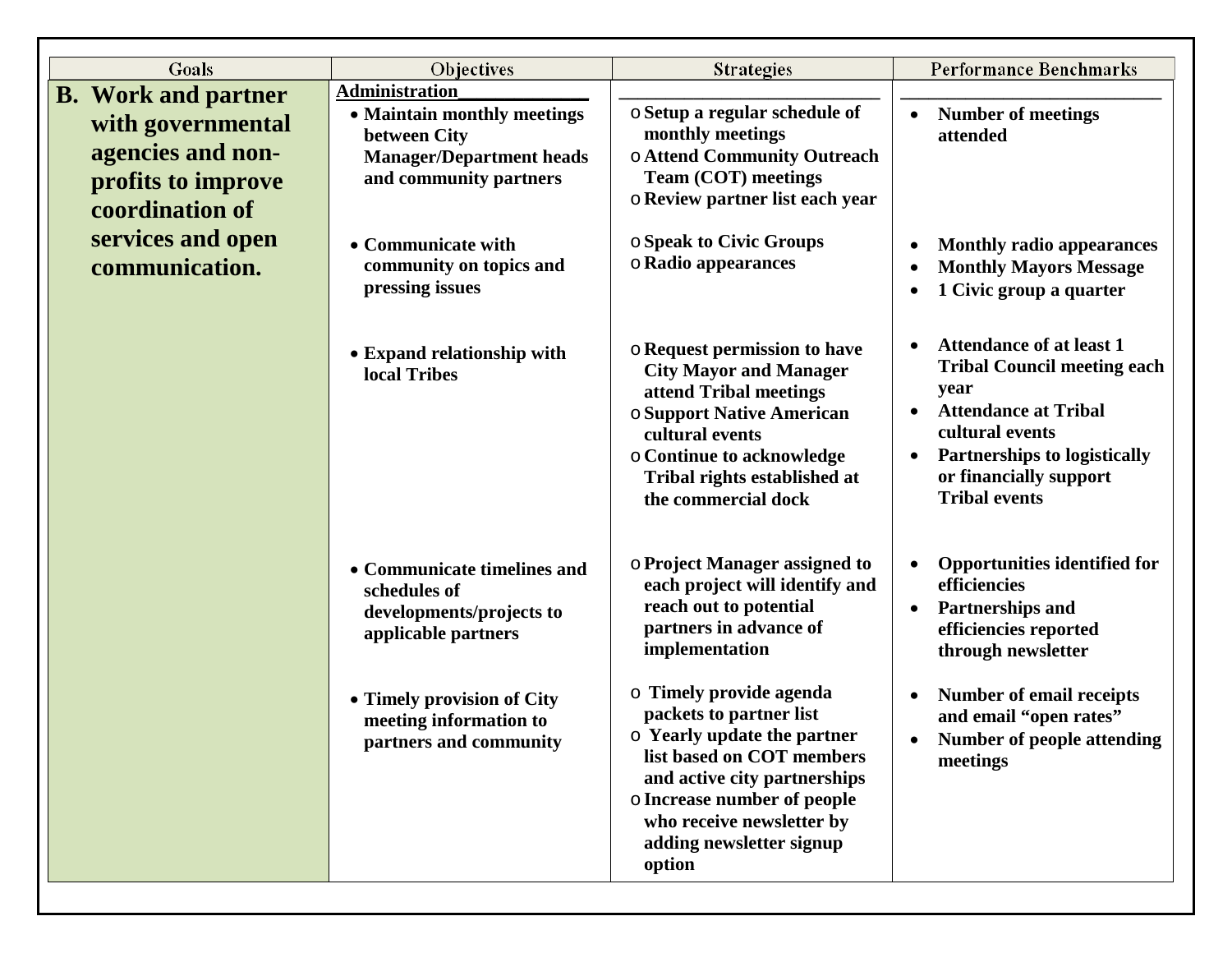| Goals                                                                                             | Objectives                                                                                                                          | <b>Strategies</b>                                                                                                                                                                                                  | <b>Performance Benchmarks</b>                                                                                                                                                                                            |
|---------------------------------------------------------------------------------------------------|-------------------------------------------------------------------------------------------------------------------------------------|--------------------------------------------------------------------------------------------------------------------------------------------------------------------------------------------------------------------|--------------------------------------------------------------------------------------------------------------------------------------------------------------------------------------------------------------------------|
| <b>B.</b> Work and partner<br>with governmental                                                   | <b>IT and Police</b>                                                                                                                | o Increase traffic on website<br>and Facebook by posting<br>agendas, press releases etc.                                                                                                                           | <b>Increase in Facebook,</b><br>website traffic, and<br>newsletter readership                                                                                                                                            |
| agencies and non-<br>profits to improve<br>coordination of<br>services and open<br>communication. | • Work with County 911 for<br>shared dispatch services                                                                              | ○ Support upgrades and audit<br>compliance, secure shared<br>resources according to<br><b>Criminal Justice Information</b><br><b>Services (CJIS) Security</b><br><b>Policy</b>                                     | <b>Pass Criminal Justice</b><br><b>Information Services</b><br><b>Security Policy audit (Every</b><br>3 years) with little to no<br>remediation steps needed                                                             |
|                                                                                                   | <b>WICKS</b><br>• Provide water testing services<br>to community and partnering<br>agencies as availability and<br>resources permit | o Offer testing services for<br>irrigation water as available<br>o Recoup all staff and materials<br>cost for providing said testing<br>○ Share billing and payment<br>reports between Finance and<br><b>WICKS</b> | <b>Number of outside partners</b><br>utilizing services<br>Cost vs revenue ratio<br>95% recovery of accounts<br>for testing provided<br><b>Adherence to providing safe</b><br>water to Dalles residents as<br>a priority |
|                                                                                                   | • Work with partners to<br>continue adult and youth<br>hunting outings in The Dalles<br>Watershed                                   | o Work with ODFW to carry<br>out annual controlled adult<br>and youth Elk hunts in The<br><b>Dalles watershed</b><br>o Assemble packets/permits for<br>hunters and facilitate check<br>in/check out stations       | 1 controlled adult hunt and<br>1 controlled youth hunt per<br>year                                                                                                                                                       |
|                                                                                                   | • Bring back the annual public<br>tours of the Wicks Water<br><b>Treatment Plant</b>                                                | ○ Select a day for tour and<br>publicize                                                                                                                                                                           | 1 yearly public tour<br>$\bullet$                                                                                                                                                                                        |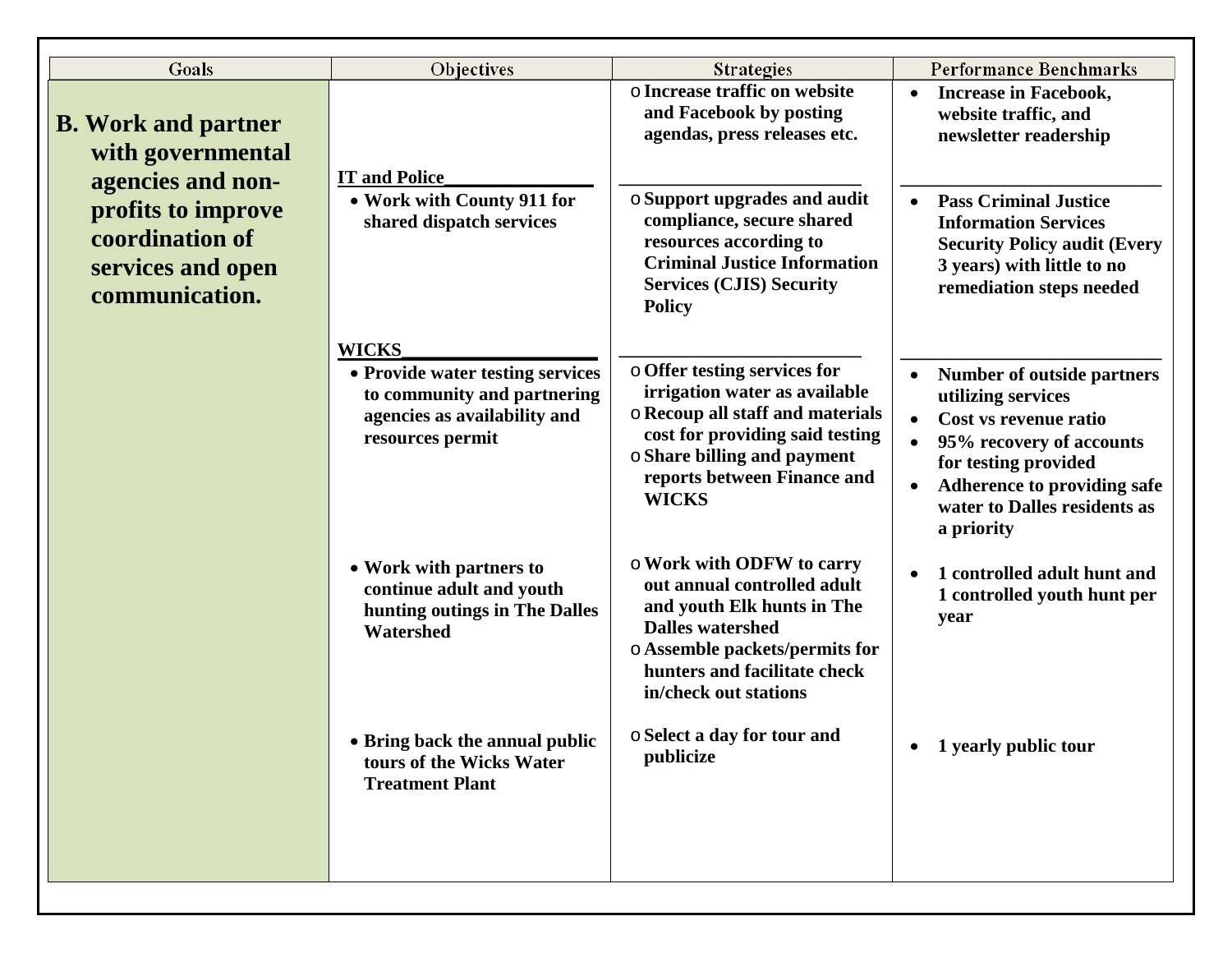| Goals                                                                                           | Objectives                                                                                                 | <b>Strategies</b>                                                                                                                                                                                                                                                                              | <b>Performance Benchmarks</b>                                                                                                                                                                                                                            |
|-------------------------------------------------------------------------------------------------|------------------------------------------------------------------------------------------------------------|------------------------------------------------------------------------------------------------------------------------------------------------------------------------------------------------------------------------------------------------------------------------------------------------|----------------------------------------------------------------------------------------------------------------------------------------------------------------------------------------------------------------------------------------------------------|
| <b>Promote economic</b><br>$\mathbf{C}$ .                                                       | <b>Administration and CED</b>                                                                              |                                                                                                                                                                                                                                                                                                |                                                                                                                                                                                                                                                          |
| development<br>opportunities which<br>will provide jobs and<br>enhance community<br>livability. | • Develop and manage<br>economic development tools<br>for the City                                         | o Manage Enterprise Zone and<br>comply with all State<br>requirements, conduct<br>awareness efforts<br>o Manage Vertical Housing<br><b>Development Zone and</b><br>comply with all State<br>requirements, conduct<br>awareness effort<br>o Manage/assist with Urban<br><b>Renewal projects</b> | <b>Number of applicants</b><br>$\bullet$<br>submitted<br>100% of companies with an<br>$\bullet$<br><b>Enterprise Zone submit</b><br>timely yearly required<br>reporting<br>Number of jobs created<br><b>Amount of private</b><br>investment in community |
|                                                                                                 | • Conduct studies to guide<br>community development,<br>recruitment and retention<br>efforts               | o Update and utilize the Vision<br><b>Action Plan</b><br>○ Conduct a market and an<br>economic opportunities<br>analysis to guide retention<br>and recruitment efforts                                                                                                                         | <b>Updated VAP every 10</b><br>years<br><b>Yearly review of VAP with</b><br><b>Council and Boards</b>                                                                                                                                                    |
|                                                                                                 | • Leverage outside resources to<br>reduce development barriers<br>and assist with community<br>development | ○ Apply for grants to conduct<br>items such as a Priority<br><b>Brownfields Database,</b><br>integration of Housing and<br>TSP, etc.                                                                                                                                                           | Number of grants acquired<br><b>Amount of grant funding</b><br>$\bullet$<br>acquired                                                                                                                                                                     |
|                                                                                                 | <b>Engineering and CED</b><br>• Provide timely plan review                                                 | o Develop jointly accessed<br>database between CED and<br><b>Public Works that details</b><br>when plans are received,<br>where they currently are, and<br>status. Develop notification<br>system when updated                                                                                 | 7 day turnaround time on<br>$\bullet$<br>plan review, average of 5-6<br>days<br><b>Meet State processing time</b><br>guidelines in 100% of cases                                                                                                         |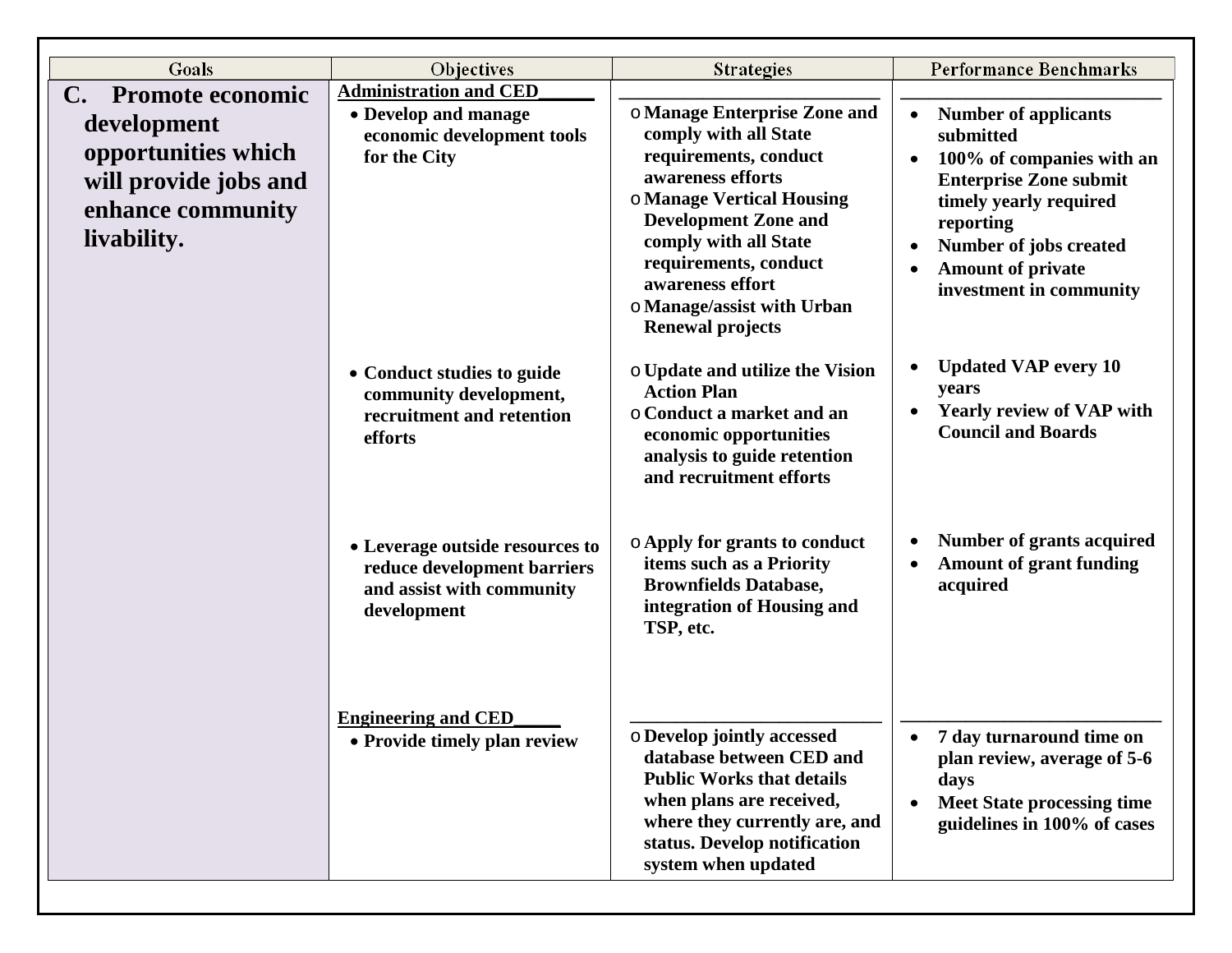| Goals                                                     | Objectives                                                                                                     | <b>Strategies</b>                                                                                                                                                                                                                                                                                                | <b>Performance Benchmarks</b>                                                                                                                                                                                                                                              |
|-----------------------------------------------------------|----------------------------------------------------------------------------------------------------------------|------------------------------------------------------------------------------------------------------------------------------------------------------------------------------------------------------------------------------------------------------------------------------------------------------------------|----------------------------------------------------------------------------------------------------------------------------------------------------------------------------------------------------------------------------------------------------------------------------|
| C. Promote economic<br>development<br>opportunities which | <b>CED</b><br>• Enforce City Code                                                                              | o Employ both responsive and<br>pro-active code enforcement                                                                                                                                                                                                                                                      | Number of yearly code<br>complaints                                                                                                                                                                                                                                        |
| will provide jobs and<br>enhance community<br>livability. | Library<br>• Provide community access to<br>equipment and education to<br>encourage collaborative<br>creation. | O Develop and establish a<br>makerspace to complement<br>the Teen Programming and<br><b>Digital Media Room</b>                                                                                                                                                                                                   | <b>Number of patrons</b><br>attending programs<br><b>Number of distinct</b><br>programs                                                                                                                                                                                    |
|                                                           | • Increase Library patronage                                                                                   | o Provide diverse collections by<br>reviewing and updating<br>collections with new and<br>newly published materials<br>o Provide diverse programming<br>for the community<br>o Increase/improve marketing<br>of the Library through social<br>media, flyers, newsletter,<br>radio, and digital message<br>boards | <b>Number of library cards</b><br><b>Total number of visitors for</b><br>the year<br><b>Number of distinct</b><br>programs<br>Social media following and<br>engagement on posts<br><b>Circulation Numbers</b><br><b>Number of newsletters</b><br>distributed, radio spots, |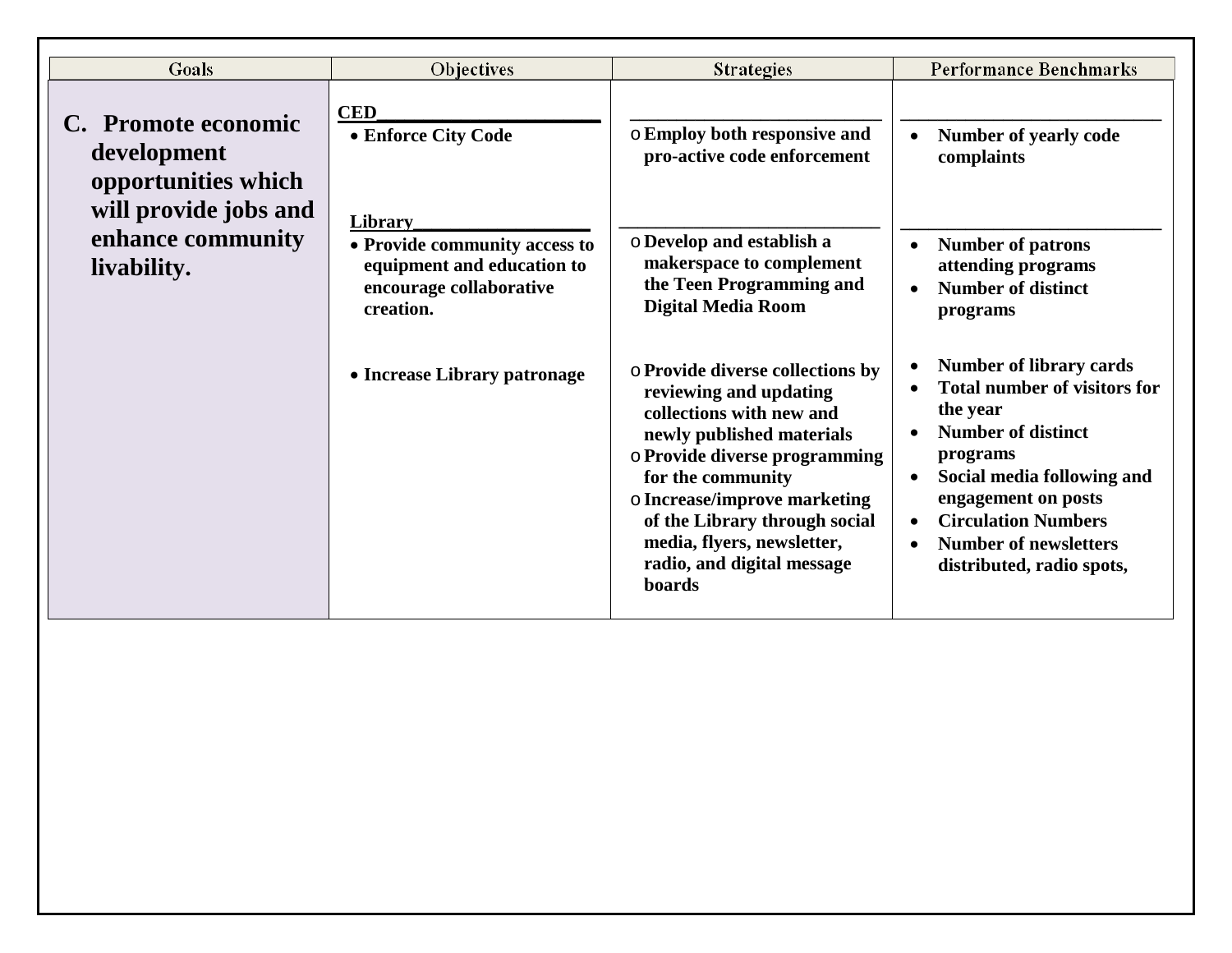| Goals                                                                  | Objectives                                                                                                                                      | <b>Strategies</b>                                                                                                                                                                                                                           | <b>Performance Benchmarks</b>                                                                                                                        |
|------------------------------------------------------------------------|-------------------------------------------------------------------------------------------------------------------------------------------------|---------------------------------------------------------------------------------------------------------------------------------------------------------------------------------------------------------------------------------------------|------------------------------------------------------------------------------------------------------------------------------------------------------|
| <b>Maintain a</b><br>D.                                                | <b>Water Division</b>                                                                                                                           |                                                                                                                                                                                                                                             |                                                                                                                                                      |
| sustainable budget<br>that will support City<br>operations and capital | • Reduce sources of lost<br>revenue<br><b>Finance</b>                                                                                           | o Replace old and inaccurate<br>water meters                                                                                                                                                                                                | <b>Estimated/actual reduction in</b><br>$\bullet$<br>revenue loss                                                                                    |
| improvements, while<br>assuring an adequate<br>contingency fund.       | • Keep City Manager,<br><b>Councilors, and Department</b><br><b>Managers informed of</b><br>financial goals during<br>decision making processes | o Updates on maintaining<br>contingency and ending fund<br>balance<br>○ Software alerts to<br><b>Departments/Divisions that</b><br>are close to budget limits<br>O One-sheet of financial<br>goals/requirements provided<br>at Council dais | <b>Maintain contingency and</b><br>ending fund balance<br>Decrease in<br><b>Departments/divisions that</b><br>have line items that go over<br>budget |
|                                                                        | <b>Human Resources</b><br>• Reduce costs associated with<br>workers compensation                                                                | o Conduct safety committee<br>meetings<br><b>O</b> Review previous incidents<br>and root causes and report<br>most common type of injury<br>and how to prevent yearly<br><b>O</b> Utilize SAIF funds to improve<br>workplace safety         | <b>Workers Compensation</b><br>$\bullet$<br><b>Rating Factor</b><br><b>Number of claims and</b><br>amount of time loss                               |
|                                                                        | <b>Street Division</b><br>• Sustainably finance street<br>maintenance and<br>construction                                                       | o Develop a funding tool such as<br>a street utility fee to fund<br>department                                                                                                                                                              | <b>Percentage of street</b><br>maintenance and<br>construction funded by its<br>own funding means versus<br>supplemented by other<br>funding sources |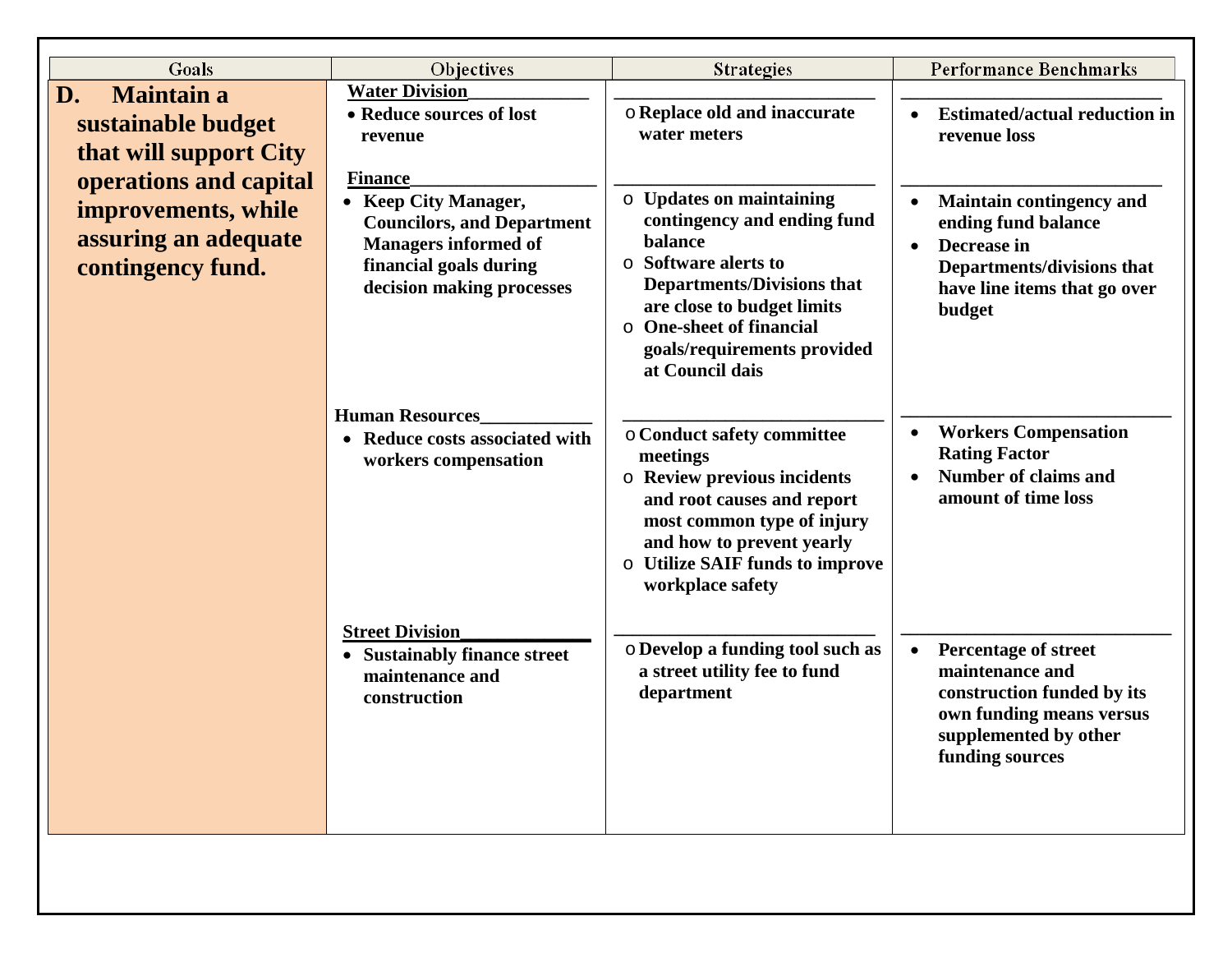| Goals                                                                                                                                                  | Objectives                                                                                                                                   | <b>Strategies</b>                                                                                                                                                                                                                                                   | <b>Performance Benchmarks</b>                                                                                                                                                       |
|--------------------------------------------------------------------------------------------------------------------------------------------------------|----------------------------------------------------------------------------------------------------------------------------------------------|---------------------------------------------------------------------------------------------------------------------------------------------------------------------------------------------------------------------------------------------------------------------|-------------------------------------------------------------------------------------------------------------------------------------------------------------------------------------|
| E.<br><b>Encourage civic</b><br>responsibility and<br>promote health and<br>public safety through<br>programs,<br>partnerships, plans,<br>and policies | <b>Police, City Manager_&amp; Legal</b><br>• Explore possible methods to<br>address increasing<br>crime/complaint incidents                  | o Draft and facilitate a<br>discussion regarding an<br><b>Exclusion Zone ordinance</b><br>o Explore resources and<br>partnerships for housing,<br>employment, mental health,<br>and other resources<br>o Allow community service as<br>restitution in lieu of fines | <b>Reduction in crime and</b><br>$\bullet$<br>complaints<br><b>Increase in client</b><br>participation in various<br>resources<br><b>Aggregate community service</b><br>hours       |
|                                                                                                                                                        | • Utilize technology to better<br>capture obligated and non-<br>obligated police work                                                        | o Explore the efficient use and<br>integration of newly acquired<br>tablets to better account for<br>police activity/work                                                                                                                                           | <b>Integration of tablets in</b><br>accounting for non-obligated<br>contacts<br>Number of non-obligated<br>contacts                                                                 |
|                                                                                                                                                        | Legal<br>• Utilize New Hope Court for<br>cases involving mentally<br>challenged individuals and<br>cases involving alcohol and<br>drug abuse | o Partner with Center for Living<br>to assist with medical, housing,<br>and treatment needs of<br>individuals<br>$\circ$ Inform repeat defendants that<br><b>New Hope Court exists and its</b><br>requirements                                                      | Number of participants in<br>the program<br><b>Percentage of participants</b><br>$\bullet$<br>that graduate from the<br>program<br>Number of defendants that<br>decline the service |
|                                                                                                                                                        | • Provide Victim Advocacy                                                                                                                    | ○ Review police reports and<br>identify victims for outreach<br>o Contact victims through<br>phone and/or letter to inform<br>them of available services                                                                                                            | <b>Number of victims contacted</b><br>per year<br><b>Number of victims who</b><br>respond and are being<br>provided services                                                        |
|                                                                                                                                                        | <b>Police</b><br>• Identify patrol enforcement<br>priorities                                                                                 | o Yearly review to<br>establish/confirm patrol<br>enforcement priorities such as<br><b>DUII</b> , Distracted Drivers,                                                                                                                                               | <b>Identified patrol enforcement</b><br>priorities and communicate<br>to officers, city, and<br>community via newsletter,                                                           |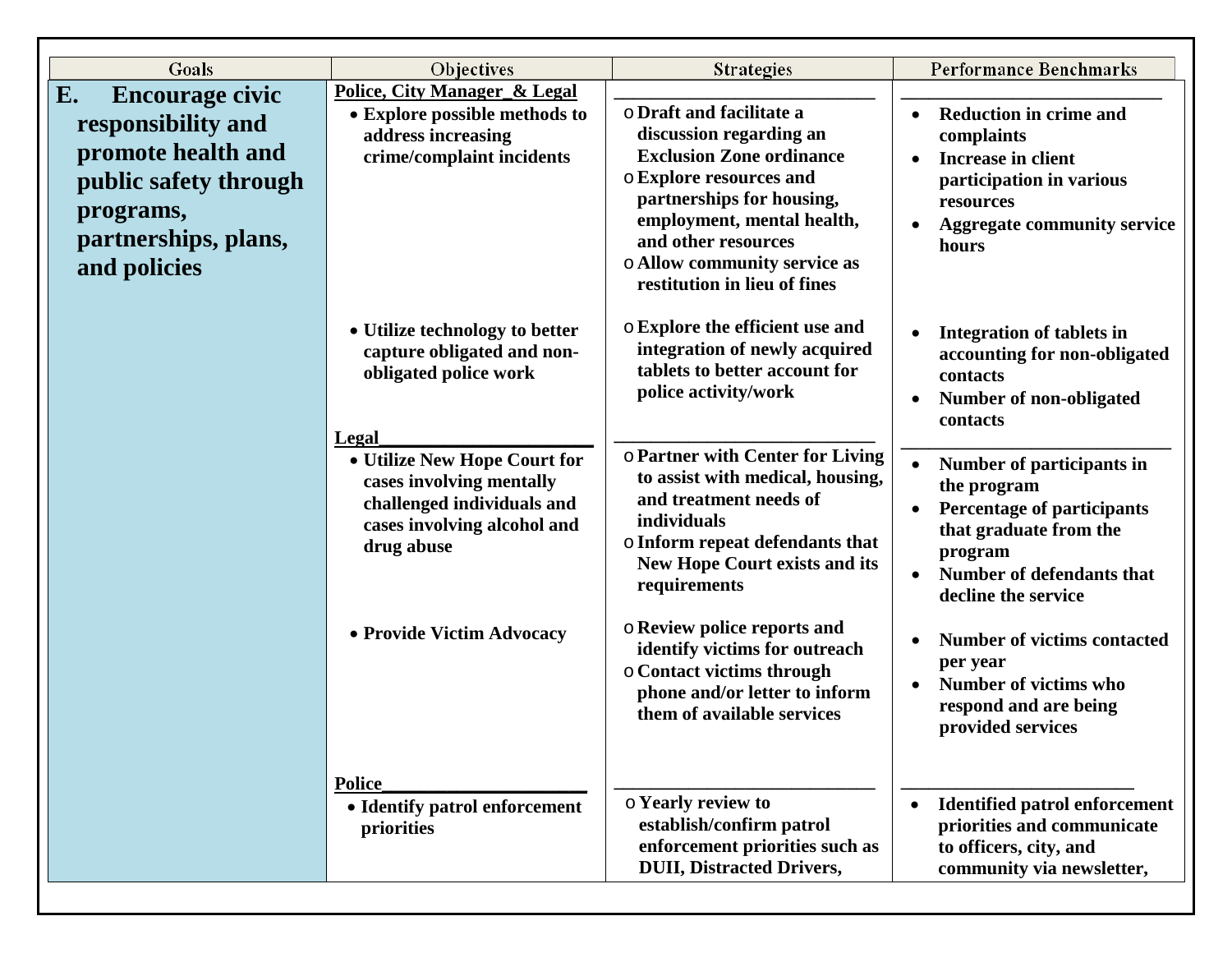| Goals                                                                                                                        | Objectives                                                                                                                                 | <b>Strategies</b>                                                                                                                                                                                                     | <b>Performance Benchmarks</b>                                                                                                  |
|------------------------------------------------------------------------------------------------------------------------------|--------------------------------------------------------------------------------------------------------------------------------------------|-----------------------------------------------------------------------------------------------------------------------------------------------------------------------------------------------------------------------|--------------------------------------------------------------------------------------------------------------------------------|
| E. Encourage civic<br>responsibility and<br>promote health and<br>public safety through<br>programs,<br>partnerships, plans, | <b>CED</b>                                                                                                                                 | Speed Enforcement, etc.<br>o Seek grants and other<br>resources to conduct<br>enforcement exercises<br>o Public awareness through<br>social media, newsletter,<br>paper media, and community<br>outreach              | press releases, etc.<br><b>Enforcement exercises</b><br>$\bullet$<br>conducted<br><b>Reduction in identified</b><br>priorities |
| and policies                                                                                                                 | • Educate the community in<br>the control and removal of<br>puncture vine, meter<br>protection, snow removal,<br>and community cleanup day | o Yearly postcard reminder<br>insert in City billing<br>o Door knockers<br>o Block letters<br>o Facebook posts<br>o Hotline for standard questions<br>and inquiries about puncture<br>vines, etc.                     | <b>Reduction in code complaints</b><br>for described issues                                                                    |
|                                                                                                                              | • Implement parking<br>codes/ordinances that<br>balance enforcement and<br>utilization of resources                                        | <b>O Work with Police Department</b><br>and legal to review and update<br>parking codes/ordinances                                                                                                                    | <b>Reduction in code complaints</b><br><b>Number of parking violations</b><br>that involved police<br>enforcement              |
|                                                                                                                              | Library<br>• Maintain a diverse selection<br>of materials; paper media,<br>digital, and special<br>collections                             | o Update collections as required<br>and documented under State<br>guidelines<br>o Explore and strengthen<br>concept of a, "library of<br>things" not "just" books<br>through special grants and<br>other partnerships | <b>New content/materials</b><br>offered at the library<br><b>Expansion of special</b><br>collections                           |
|                                                                                                                              | • Increase patronage and<br>circulation of offered<br>materials                                                                            | o Increase marketing efforts<br>and educational opportunities<br>through programs<br>o Maintain diverse collections                                                                                                   | <b>Program attendance</b><br>$\bullet$<br>Number of new visitors,<br>$\bullet$<br>current members, new<br>members              |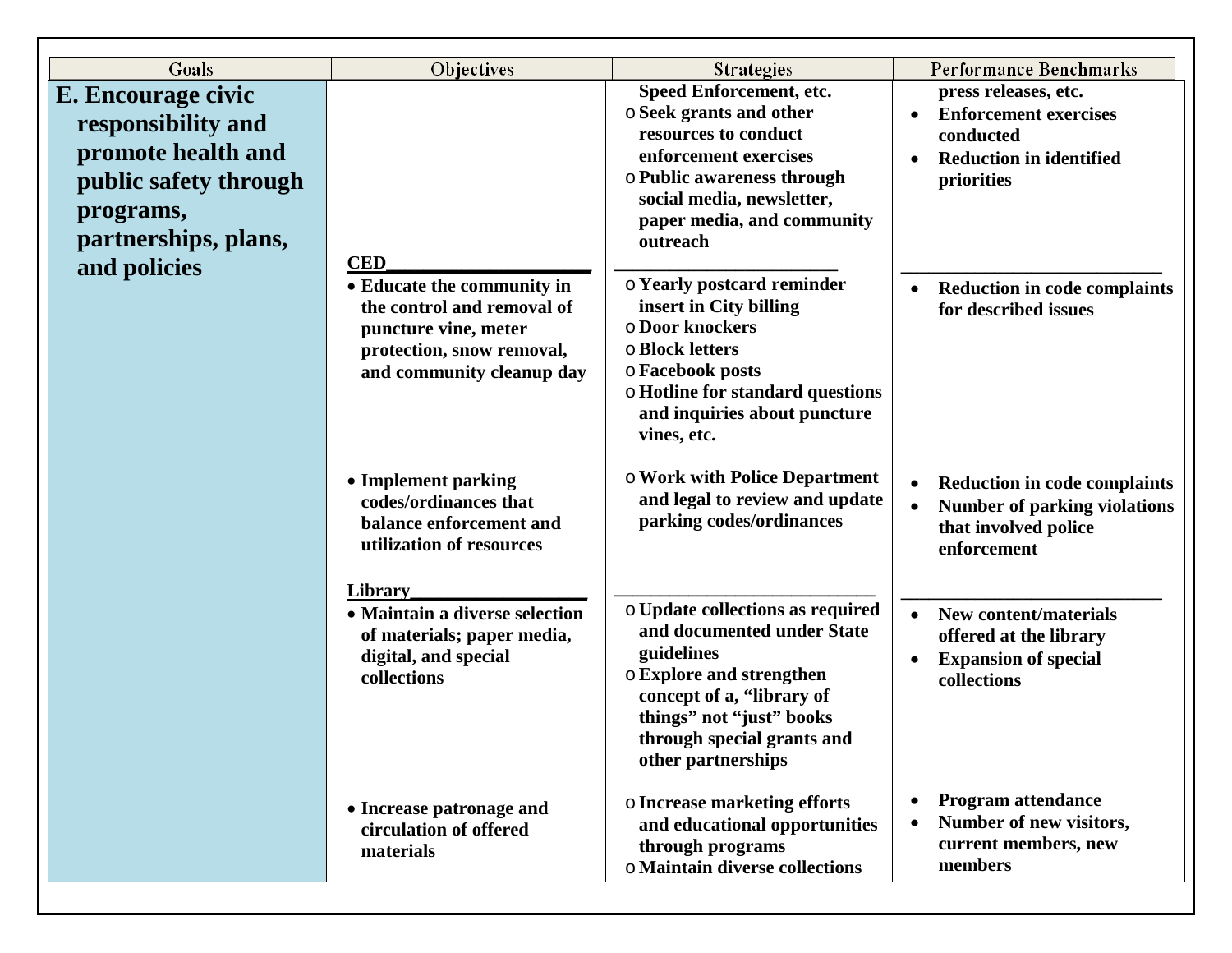| Goals                                                  | Objectives                                                                    | <b>Strategies</b>                                                                                                                                                                                                                                                              | <b>Performance Benchmarks</b>                                                                                              |
|--------------------------------------------------------|-------------------------------------------------------------------------------|--------------------------------------------------------------------------------------------------------------------------------------------------------------------------------------------------------------------------------------------------------------------------------|----------------------------------------------------------------------------------------------------------------------------|
| <b>Provide</b><br>$\mathbf{F}$ .                       | <b>Human Resources</b>                                                        |                                                                                                                                                                                                                                                                                |                                                                                                                            |
| transparent and<br>efficient<br>administration of City | • Maintain compliance with all<br><b>Federal and State</b><br>regulations     | o Review policies and<br>procedures on a yearly basis<br>and document using database                                                                                                                                                                                           | All policies are reviewed<br>yearly and are in compliance<br>with Federal and State<br>regulations                         |
| government.                                            | <b>Ensure cost effective</b><br>recruitment for open<br>positions             | o Utilize new systems, processes<br>and software in posting<br>positions and evaluate return<br>on investment (ROI)                                                                                                                                                            | <b>Reduction/stable percentage</b><br>of budget spent on hiring<br><b>Reduction/stable total cost</b><br>per hire          |
|                                                        | <b>Reduce non-retirement</b><br>turnover                                      | ○ Provide holistic incentives for<br>employee retention<br>o Insure employees perceived<br>risks and issue are assessed by<br>investigation and evaluation<br>o Provide continuing education<br>and management training to<br>staff identified through<br>personnel evaluation | <b>Reduction in staff turnover</b><br>due to non-retirement<br>reasons<br>Increase in average length of<br>employment      |
|                                                        | • Ensure all employees have<br>required trainings to<br>perform job functions | <b>o Utilize matrix of employee</b><br>names by job function to<br>identify needed trainings and<br>track documentation in<br>personnel files                                                                                                                                  | Percentage of employees who<br>have all required trainings<br>25% to 90% in 3 years                                        |
|                                                        | • Reduce number of safety<br>incidents                                        | o Conduct safety committee<br>meetings<br>$\circ$ Review previous incidents and<br>root causes and report most<br>common type of injury and<br>how to prevent yearly                                                                                                           | Ultimate goal of 0.<br>45 incidents since 2013, step<br>down to 10, 8, 7, etc.<br>0.9% Safety Rating or below<br>$\bullet$ |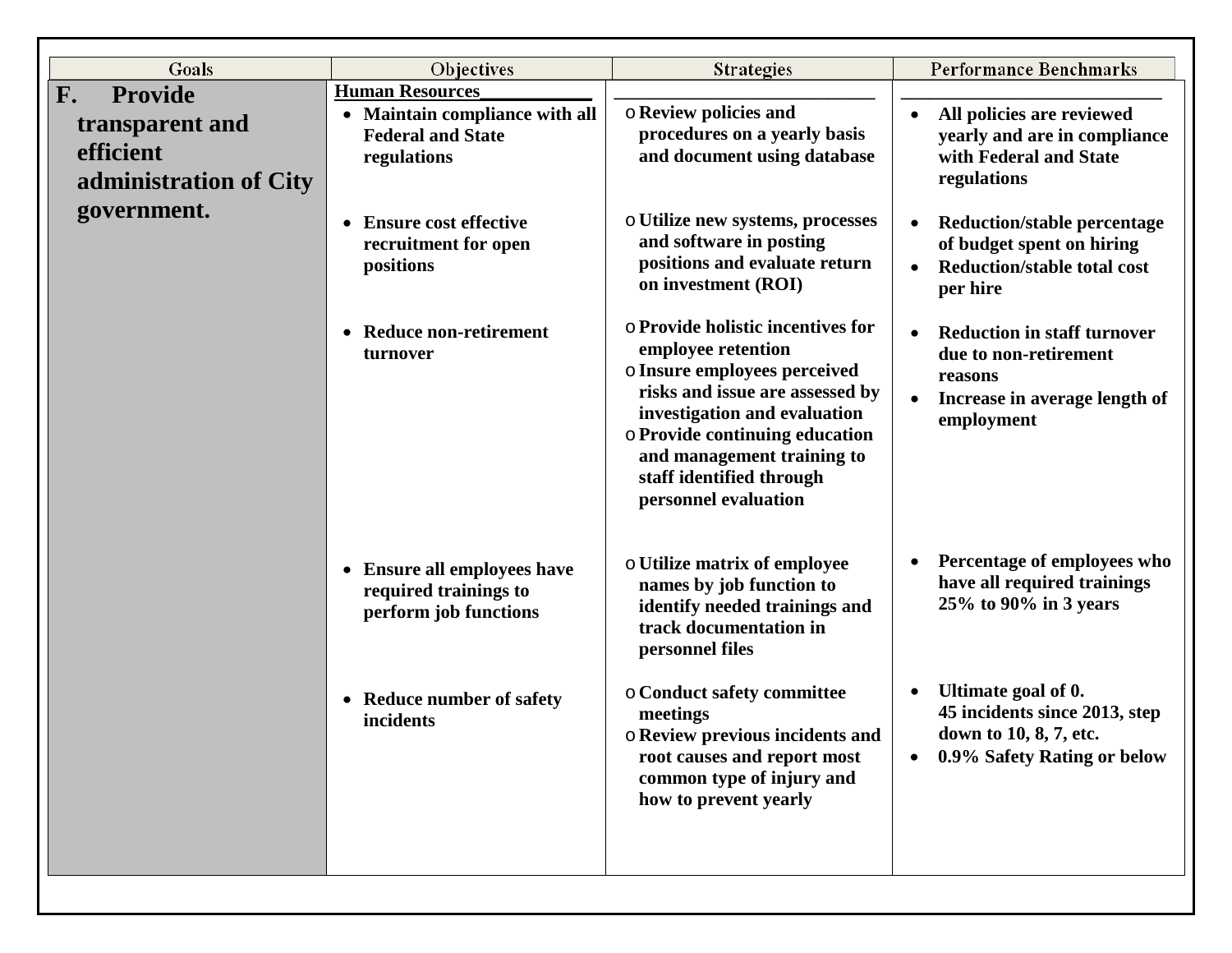| Goals                                                                          | Objectives                                                                                                               | <b>Strategies</b>                                                                                                                                                                                                                                                                                                              | <b>Performance Benchmarks</b>                                                                                                    |
|--------------------------------------------------------------------------------|--------------------------------------------------------------------------------------------------------------------------|--------------------------------------------------------------------------------------------------------------------------------------------------------------------------------------------------------------------------------------------------------------------------------------------------------------------------------|----------------------------------------------------------------------------------------------------------------------------------|
|                                                                                | <b>Finance</b>                                                                                                           |                                                                                                                                                                                                                                                                                                                                |                                                                                                                                  |
| <b>Provide</b><br>F.<br>transparent and<br>efficient<br>administration of City | • Reduce the number of phone<br>calls and staff time spent on<br>billing                                                 | o Establish capability for users<br>to view and pay their<br>water/sewer bill online                                                                                                                                                                                                                                           | Increase in % of bills paid<br>online<br>Reduction in phone calls and<br>$\bullet$<br>staff time process bills paid in<br>person |
| government.                                                                    | • Reduce amount of time<br>spend on hand entered<br>documentation/processing                                             | o Evaluate new finance system<br>for tools to complete<br>transactions electronically                                                                                                                                                                                                                                          | <b>Number of transaction types</b><br>that rely on hand entered<br>steps                                                         |
|                                                                                | <b>Administration</b><br>• Improve the ability for<br>citizens to learn and be<br>involved about City<br>government      | o Live stream City Council<br>meetings<br>o Establish a Citizens Academy<br>type learning course                                                                                                                                                                                                                               | <b>Number of viewers</b><br><b>Increase in total volunteers</b><br>across City boards and<br>committees                          |
|                                                                                | • Consolidation of records and<br>consistent recording and<br>maintenance of records per<br>retention schedule           | ○ Continuous use and update of<br>records retention management<br>software<br>o Monitor uploads to retention<br>software quarterly<br>o Biannual informational<br>meetings; reminder<br>emails/newsletter article<br>o Use of retention software auto<br>notification system for files<br>that need to be<br>destroyed/deleted | <b>Record retention policies are</b><br>updated yearly                                                                           |
|                                                                                | • All resolutions, ordinances,<br>agreements, contracts, deeds,<br>easements, leases, and<br>encroachment paper original | o Confirm all departments have<br>proper record retention<br>policies that are being<br>followed<br>o Quarterly check on                                                                                                                                                                                                       | Checks completed all four<br>quarters                                                                                            |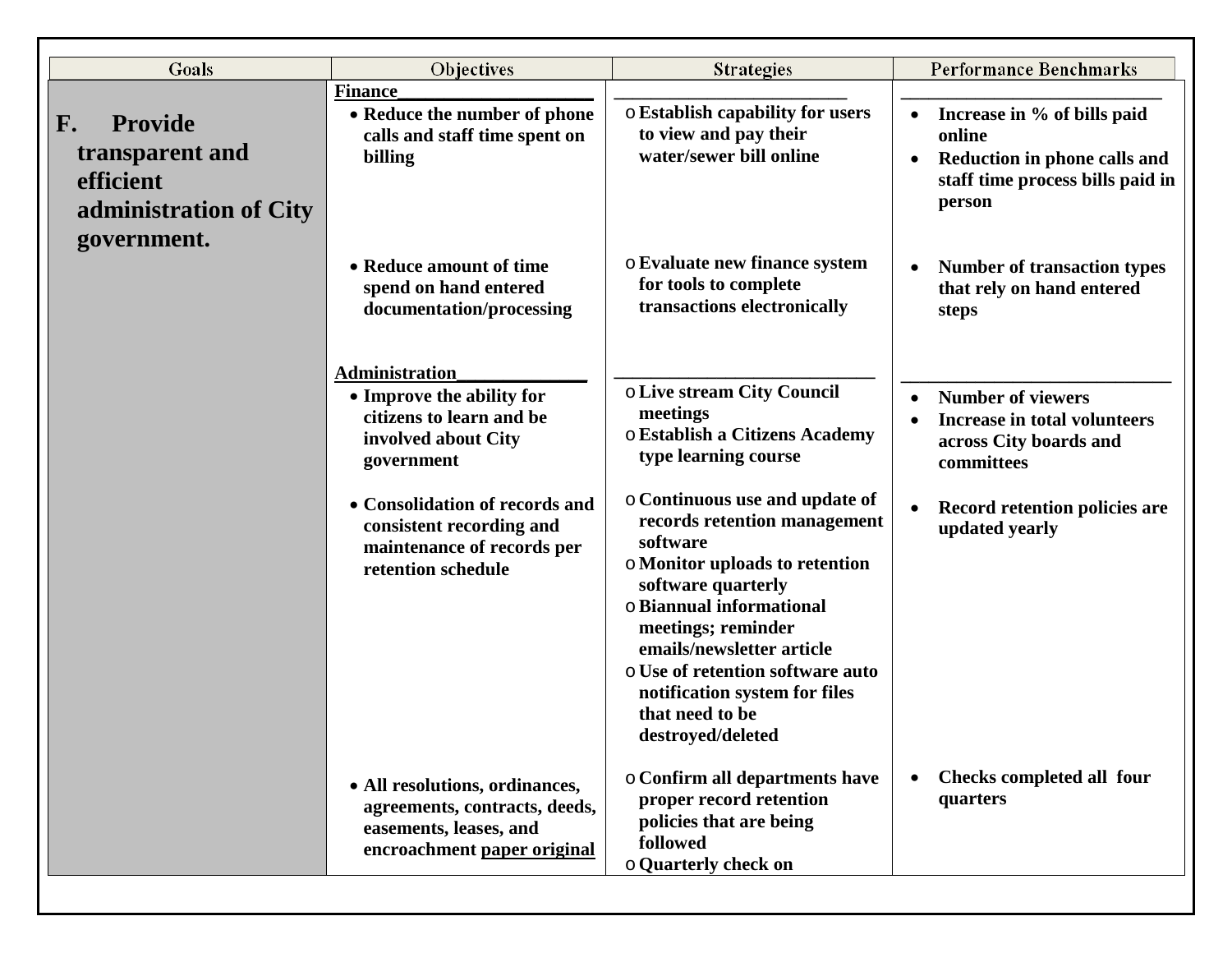| filed with City Clerk<br>department uploads<br><b>o Annual record retention</b><br>80% manager attendance at<br>$\bullet$<br>meeting with managers<br>annual meeting<br><b>Legal</b><br>o Maintain a database/tracking<br>• Complete, finalize, and<br>100% of contracts and<br>$\bullet$<br>sheet of contracts and<br>distribute all contracts and<br>agreements finalized,<br>agreements in process<br>agreements to appropriate<br>distributed to appropriate<br>parties<br>parties, and properly<br>documented<br>o Develop a payment plan for<br>• Reduce ticket delinquency<br>100% of accounts on<br>all delinquent accounts<br>payment plan<br>o Send out bill reminders<br>Ratio of paid in full vs.<br>$\bullet$<br>payment plan | Goals | Objectives | <b>Strategies</b> | <b>Performance Benchmarks</b> |
|--------------------------------------------------------------------------------------------------------------------------------------------------------------------------------------------------------------------------------------------------------------------------------------------------------------------------------------------------------------------------------------------------------------------------------------------------------------------------------------------------------------------------------------------------------------------------------------------------------------------------------------------------------------------------------------------------------------------------------------------|-------|------------|-------------------|-------------------------------|
|                                                                                                                                                                                                                                                                                                                                                                                                                                                                                                                                                                                                                                                                                                                                            |       |            |                   |                               |
|                                                                                                                                                                                                                                                                                                                                                                                                                                                                                                                                                                                                                                                                                                                                            |       |            |                   |                               |
|                                                                                                                                                                                                                                                                                                                                                                                                                                                                                                                                                                                                                                                                                                                                            |       |            |                   |                               |
|                                                                                                                                                                                                                                                                                                                                                                                                                                                                                                                                                                                                                                                                                                                                            |       |            |                   |                               |
|                                                                                                                                                                                                                                                                                                                                                                                                                                                                                                                                                                                                                                                                                                                                            |       |            |                   |                               |
|                                                                                                                                                                                                                                                                                                                                                                                                                                                                                                                                                                                                                                                                                                                                            |       |            |                   |                               |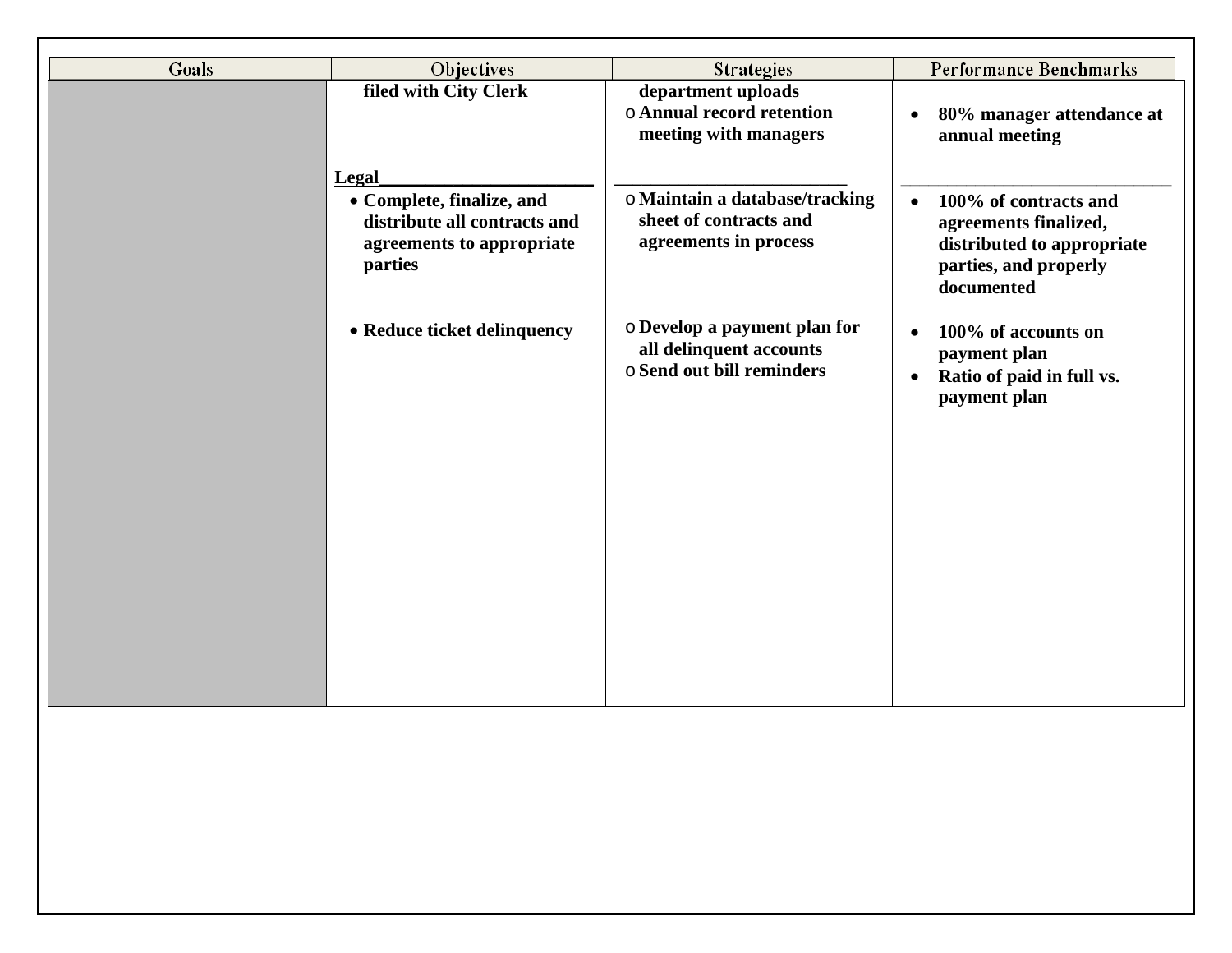